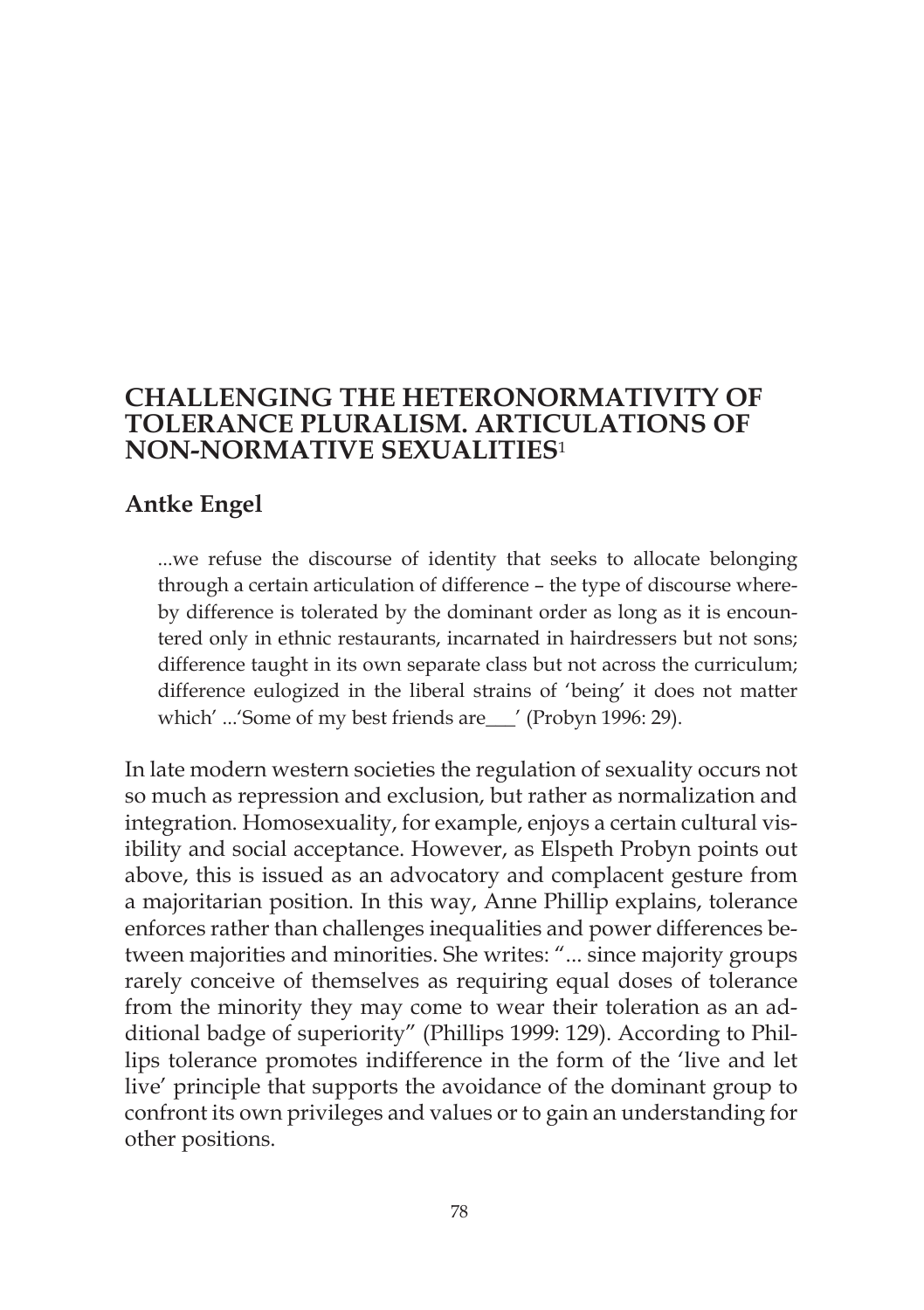This is why queer theory and politics aim to shift attention from the so called minorities to the dominant order. Rather than demanding inclusion according to the rule of given values and institutions the strategy is to disrupt and/or subvert the norms and practices of hetero-normalities (Warner 1993; Berlant/Freeman 1993; Bower 1997). In contrast to minority or lobby politics queer strategies try to avoid reference to identity categories, because categorization and classification are seen as normative procedures that provide the ground for exclusions as well as for the homogenization of the included (Probyn 1996; Bower 1997; Warner 1999; Engel 2002).2 But this does not answer the more difficult question of how to articulate differences – as valued and searched for or disliked but unavoidable – without referring to identitarian concepts. Therefore the challenge for queer theory and politics consists in what I call the aporia of difference, namely to fight differences as effects of relations of domination while simultaneously claiming to express differences and have them socially recognized. A queer productivity evolves from the fact that these strategies are in tension with one another, sometimes contradicting each other, but nevertheless combined.

How does the queer aporia of difference question established forms of politics? Which understanding of the political provides space for the aporia of difference? What kind of social and political practices match with the aporetic requisitions and deal with the power relations involved? Taking, for example the value systems and social practices concerning the public display of homosexuality, I do not think that societies will ever develop a common understanding nor that striving for a consensus is desirable. But this does not mean adhering to an established *status quo*, because *the status* quo consists of processes of othering and discrimination, reproduces heterosexism and legitimizes homophobia on the grounds of moral righteousness. How can conflicts over the public display of non-normative genders and sexualities be recognized and appreciated as political questions and transformed into political struggle? In the following I will criticize tolerance pluralism and argue in favour of a model of agonistic pluralism (Mouffe 2000a/b) as the more adequate form of organizing society in order to counter heterosexism and homophobia. Agonistic pluralism expects different value systems which are conflicting and possibly incommensurable, while tolerance pluralism submits itself to a unifying principle: It implies a universal and coherent horizon of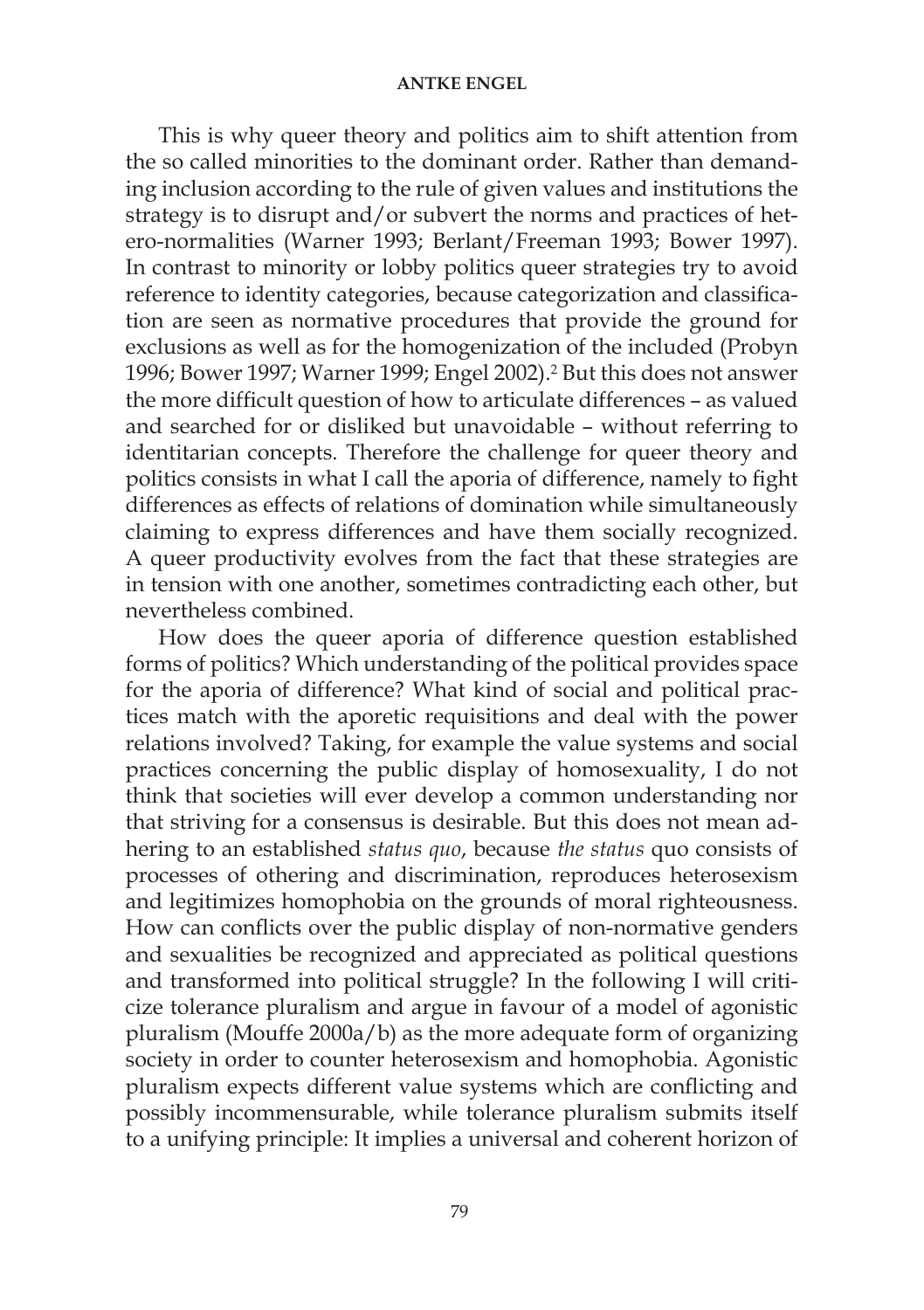values in relation to the definition of what is 'different' and what kind of difference should be tolerated (Phillips 1999, Brown 2004).3 On the contrary, agonistic pluralism understands dissent and conflict as the very precondition of democratic politics: "To make room for dissent and to foster the institutions in which it can be manifested is vital for a pluralist democracy, and one should abandon the very idea that there could ever be a time in which it would cease to be necessary because the society is now "well-ordered'" (Mouffe 2000b: 105).

What interests me is the question of whether the concept of agonistic pluralism confirms a democratic culture of conflict and dissent in the field of sexual politics and approves of incompatible forms of socio-sexual existence. Considering this means working with the fact that different opinions, embodied subjectivities and ways of existence do have different social power; power to express their own values, or power to recognize versus to devalue, suppress, criminalize or even reject others. So, the point is not only to appreciate the ongoing and never-ending processes of political struggles as productive moments of a democratic condition, but to understand and organize the field of politics in a way that hierarchies, relations of power and dominations, and even conditions of violence do not hinder people claiming political agency.

There is a wide spectrum of heteronormativity, of homo- and transphobia. Butler (2004a) points out the violence that lies in calling some lives 'unreal', a violence consisting of the power of dehumanizing somebody (218). But we also have to consider the violence that is perpetrated in the name of tolerance, and we have to ask whether this violence is a structural moment of (certain forms of) tolerance (Forst 2003; Brown 2004). Therefore in the first part of this essay I will reflect on tolerance pluralism and the different forms of integration that we find in late modern western societies. Not all of them reproduce the advocatory gesture of tolerance, but none of them challenges the defining power of a majoritarian, i.e., a heteronormative perspective. In the second part I shift the perspective to those who are supposedly in need of tolerance, and ask for possibilities of self-representation that subvert the binary of the tolerant and the tolerated, of norm and other. How can we understand these self-representations as acknowledging the aporia of difference? In this context the term 'articulation' (Laclau/Mouffe 1985) proves useful, because it links the constitution of social identities to social change. In part three I will introduce the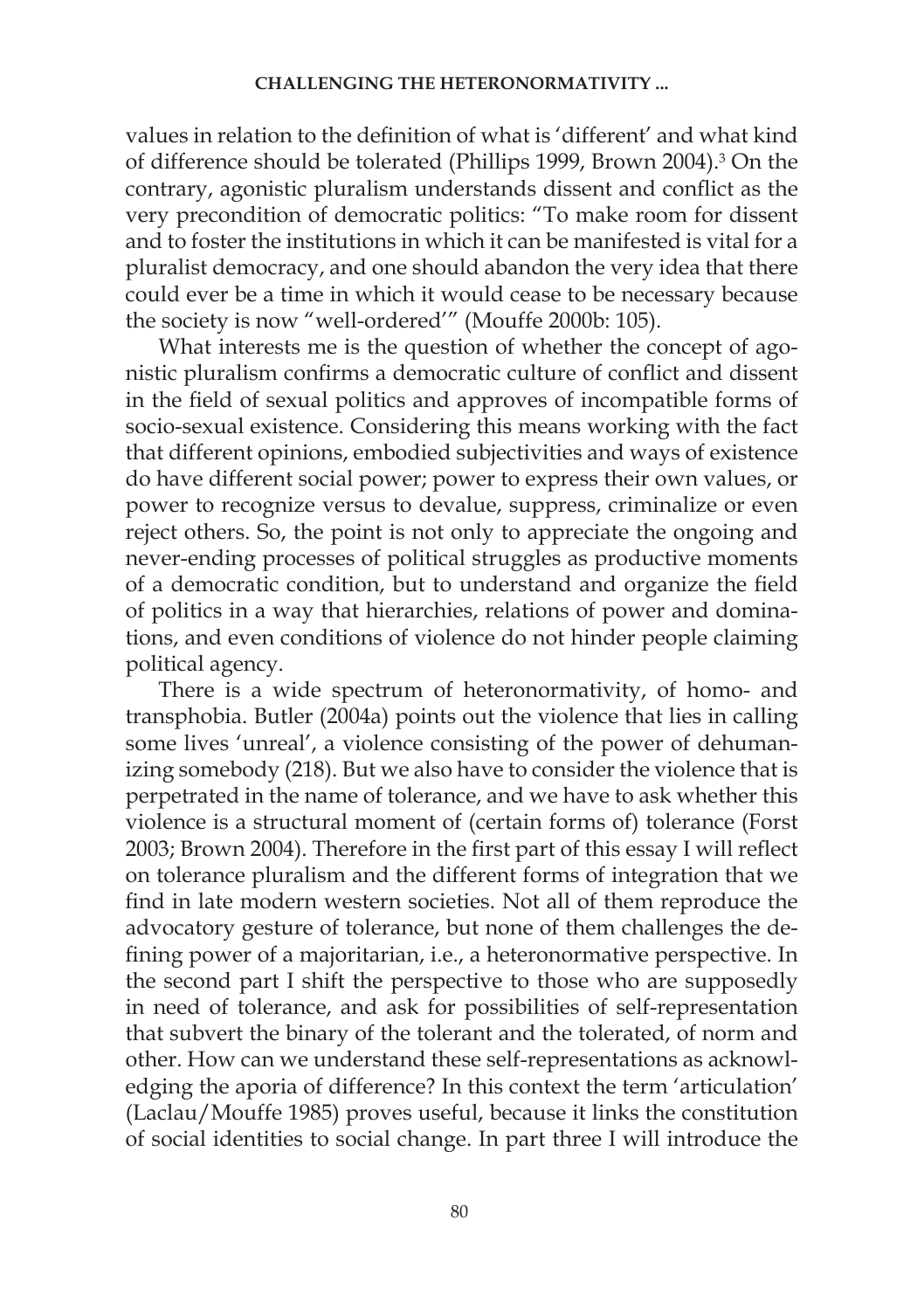concept as it is suggested by Laclau/Mouffe, and apply it to articulations of non-normative sexualities and genders, which neither issue from nor affirm the dominant social order. To what extent and under which conditions can they develop political relevance? Finally I will argue in favour of agonistic pluralism, because it affirms a concept of non-essential identity and reveals difference as product and process of power struggles over meaning and resources.

## **The logics of integration and tolerance pluralism**

The critique of tolerance pluralism underlines that in order to be tolerant one has to safely inhabit the hegemonic order and feel legitimized to offer space to 'the others.' Tolerance is articulated from a dominant position and fixes the other as 'the one in need,' the one 'deficient,' or even 'deviant' (Probyn 1996; Phillips 1999; Forst 2003; Brown 2004). Tolerance harmonizes very well with a concept of integration, since integration also takes place according to the conditions of the dominant order (Engel 2006). But we should not confuse this with 'assimilation.' In fact, the minority might be called upon to inhabit or embody a difference – so that it can be differentiated and there is no danger of blurring the boundaries. Tolerance and integration constitute niches – particularly through devalued social positions – that provide visibility and speaking positions, but neither justice nor equality. This is why others speak in favour of recognition rather than tolerance (Young 1990; Fraser/Honneth 2003). But even if we translate tolerance into recognition, (recognition of 'the other' according to her or his own definition and condition), and combine it with politics of redistribution that expand possibilities of social participation, we face the same problem all over again: It is the dominant position's power to provide or refuse recognition which defines the conditions of social participation. While the dominant position, according to the Hegelian concept, might also depend on the recognition by the subordinated position, the relationship is nonetheless asymmetrical. What if we agree with Butler's notion that we are not asking to be recognized for what we already are, but "to solicit a becoming, to instigate a transformation, to petition the future always in relation to the Other" (Butler 2004b: 44)? Quite different possibilities open up, depending on the question of who is the Other issuing recognition. Nevertheless,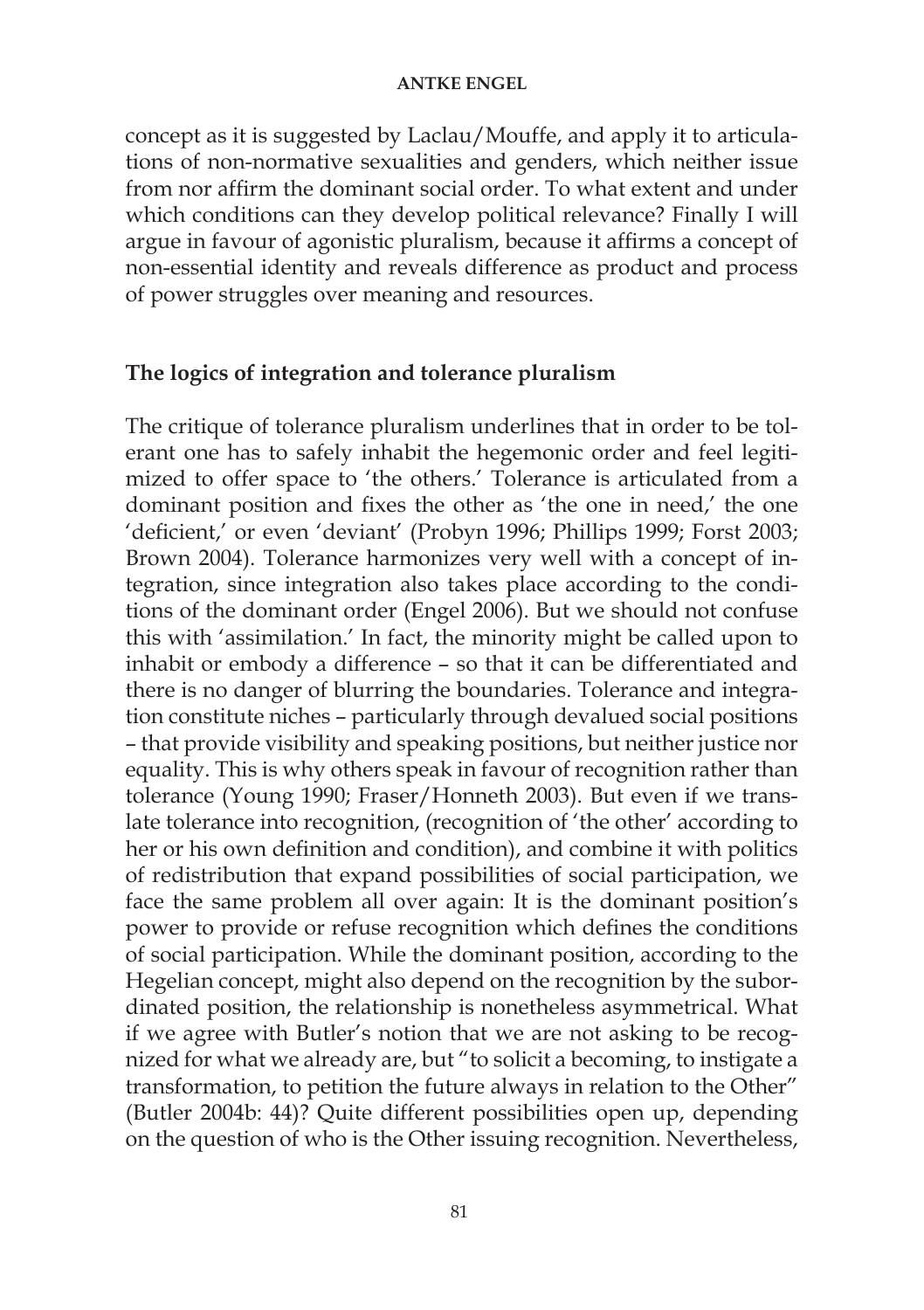devalued position does not have the same power to open up or foreclose futures in issuing recognition, but is on all counts dependent on recognition.4

But perhaps all these forms of toleration, integration, and recognition organized around a defining centre, are no longer up-to-date. Anil Jain (2003) claims that the traditional construction of difference as a binary of identity and alterity loses its relevance in late modern societies and postmodern cultures. According to the traditional model, hybrid and ambivalent modes of difference that do not fit into one of the mutual exclusive binary categories of 'self' and 'other' are seen as a threat. They have to be averted or even destroyed. But today hybridity and ambivalence hold a promise – they provide a model for the creation of one's own 'fashionable' identity. Or, to formulate the same idea the other way round: Those who today still stick to a model of stable, coherent identities are at the least old-fashioned, but also in danger of becoming losers in the neoliberal competition over flexibility and individuality. Thus by now, we have to ask how flexibility and ambiguity create new hierarchies and forms of subordination and exclusion (Hennessy 2000; Engel 2002, Ha 2006). However, there is of course no clear-cut distinction between these understandings of difference; rather they form ambiguous alliances. Also, if we talk of 'mainstream society' or a 'dominant order' these are not coherent entities. Therefore, we have to consider thoroughly what we mean by 'integration' and I suggest that we find different models:

An *assimilatory model* demands that 'the other' fits as neatly as possible into existing institutions and value systems, so that the moral majority will not have to fear having to transform its notions of, for example, the holy family, of phallic sexuality, or of the division of privacy and politics. This model expels difference and follows a (universalistic) logic of 'just the same.' A *model of tolerance* underlines difference and a distinction between 'we' (who do not share your view) and 'you' (whom we accept nevertheless). It generously offers certain niches and proposes to occupy a position of difference that cannot be confused with the norm, but keeps borders clearly cut. Anti-discriminatory laws that reiterate possible sites of discrimination, or a second-class marriage in form of a registered partnership would be examples of this redeployment of a subordinated difference that follows the (particularistic) logic of multicultural 'otherness'. Last but not least we can recognize what I will call a *projective model of integra-*

82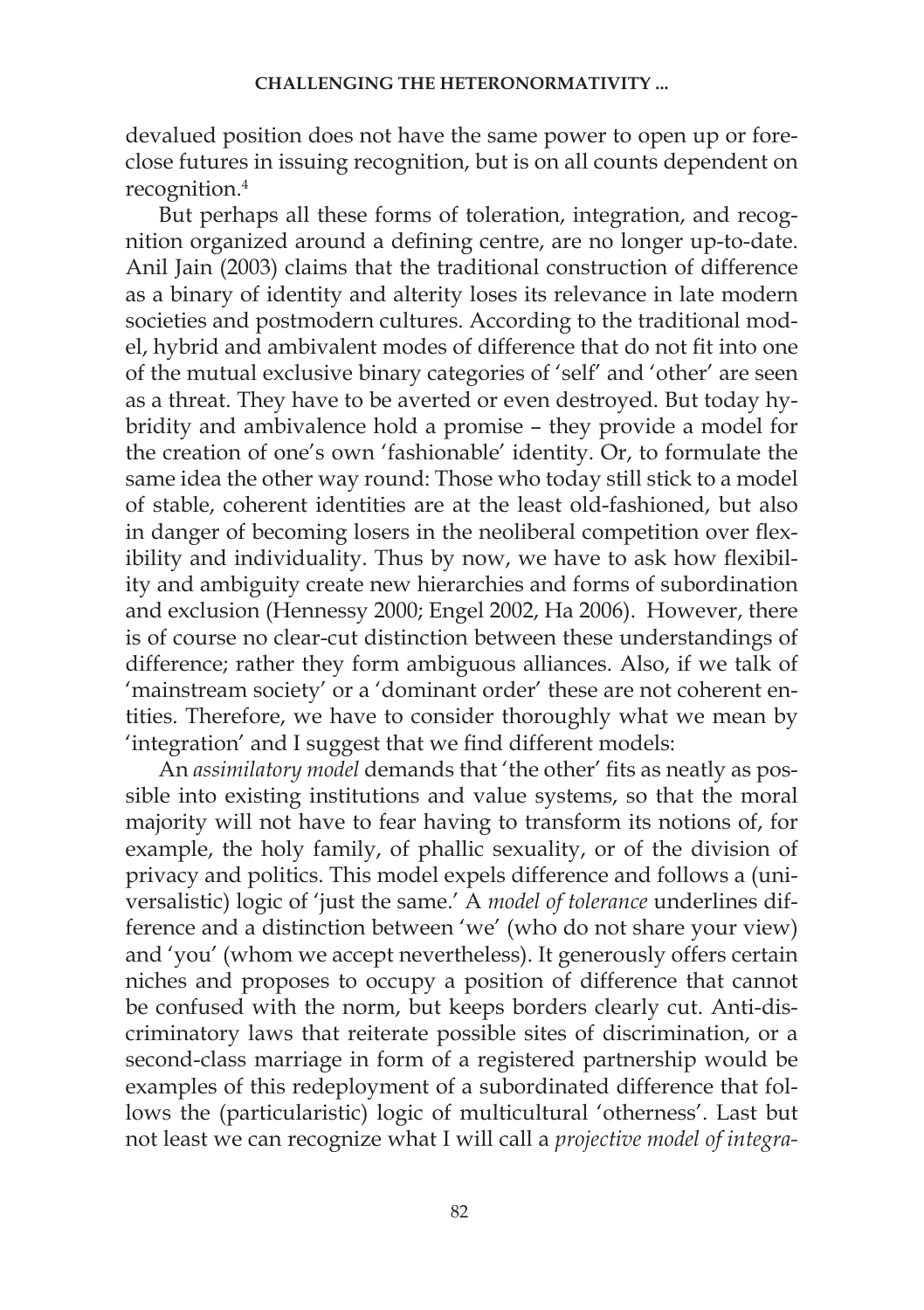*tion* (Engel 2006a; 2007) – a model that takes into account that flexible, hybrid, ambiguous forms of identity/difference have gained high cultural value and support in a neoliberal capitalist system (Ha 2006). This model of integration affirms non-essentialist forms of difference, which are not to be assimilated nor tolerated, but function as a screen for the projection of mainstream desires: 'homos' as the incarnation of a flexible, hybrid, and maybe even sexy, difference.

To me it seems that this last form is most adequate to describe what happens nowadays in western metropolises, where one can find images and representations of gays and lesbians everywhere in mainstream media and culture. These images are most attractive exactly because they can be seen as 'similar' and 'different' at the same time. These images present a difference that is highly valued, a difference not in opposition, but in relation to an identity that is non-coherent and different-in-itself. Gays and lesbians supposedly not only occupy, but incarnate it – they cannot be fixed in categories of same, similar, other; they belong and do not belong; they are just-like-you and completely different. They prove that hybridity is liveable – one need not stay stuck to a stable identity. So maybe it is most interesting for mainstream heterosexuals when lesbian and gay ways of life are not assimilated.5

Nonetheless, all these models of social integration and cultural visibility define the field from a heteronormative position without reflecting on its conditions and privileges. Any of these models objectify non-normative sexualities and de-thematize the power struggles that evolve around cultural representations and social practices. If we take for example, Rainer Forst's concept of "tolerance in conflict" (2003), which builds on a respect-conception of tolerance rather than a simple toleration, in the end it leaves the privileges of his own speaking position unquestioned and ignores the working of power differences in conflicts over tolerance. By his repudiation of an endorsement (*Wertschätzung*), because it breaches the neutrality in a conflict, a socially dominant contempt retains its place:

The alternative tolerance notion according the respect-conception on the other hand does not require (in contrast to an endorsement-conception) that the relevant ways of life are regarded as ethically valuable or socially enriching; it requires only the drawing of the borders of tolerance according to the principles of *justice*. Tolerance is not thereby abolished for the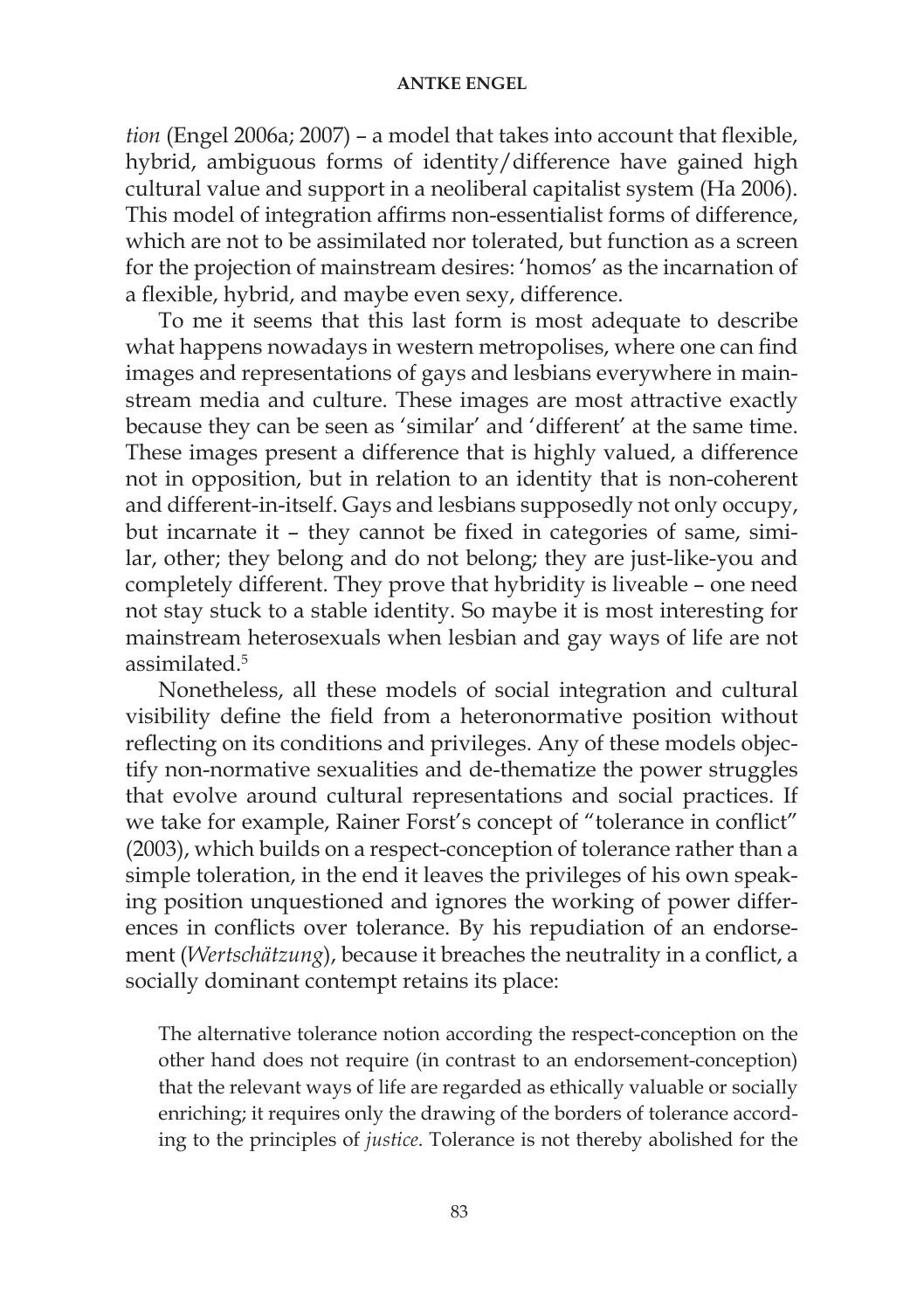benefit of a completely equal regard, it is founded only in the morally bidden respect for individuals, whose practices and convictions can be nonetheless ethically dismissed. (Forst 2003: 741; transl. John Smale, Melissa Pritchard)

If indeed, as Forst claims, a mutuality of the conflict were given, then this would be an acceptable conclusion. Because then the missing ethical endorsement would be simply invertible, and the danger that it suddenly changes into ethical rejection or even discrimination or violence, would probably be averted through a logic of mutual deterrence. But lesbians and gay men do not have the equal chance to contest heterosexuals' normality. Therefore they remain either dependent on an intercessor like Forst, or they have to rely upon the reciprocal general rationale or a universal, moral norm. This however, becomes a problem when it is presupposed that someone is recognised as a (political or moral) subject of the system of norms before s/he can operate therein. In the meantime this recognition may be granted to some normalized forms of lesbian and gay lives. It misconceives however, that this is not the case for modes of existence which escape social or moral intelligibility. For them it might – for the simple necessity of survival, not from conviction – be required to submit to the given cultural norms in order to take part in a tolerance conflict in the first place. This is neither the logic of integration nor tolerance pluralism but the subtle dominance of heteronormativity. How is it possible to counter these forms of heteronormative domination?

## **Articulations of non-normative sexualities**

Queer strategies of denaturalizing heterosexuality and the binary of sex and gender rely on provocatively shifting the problem – from the so-called minority to those who safely occupy a naturalized position. It is no longer gays, lesbians or transgenders who have to explain their desires and ways of existence, but the heterosexualized family that takes its normality for granted. The queer shift from minority politics to challenging the hetero-norm might express itself in imploding the concept of tolerance by applying it to the mainstream. One could, for example, concede tolerance to the heterosexual white male by performing the coming-out rite on him when he presupposes that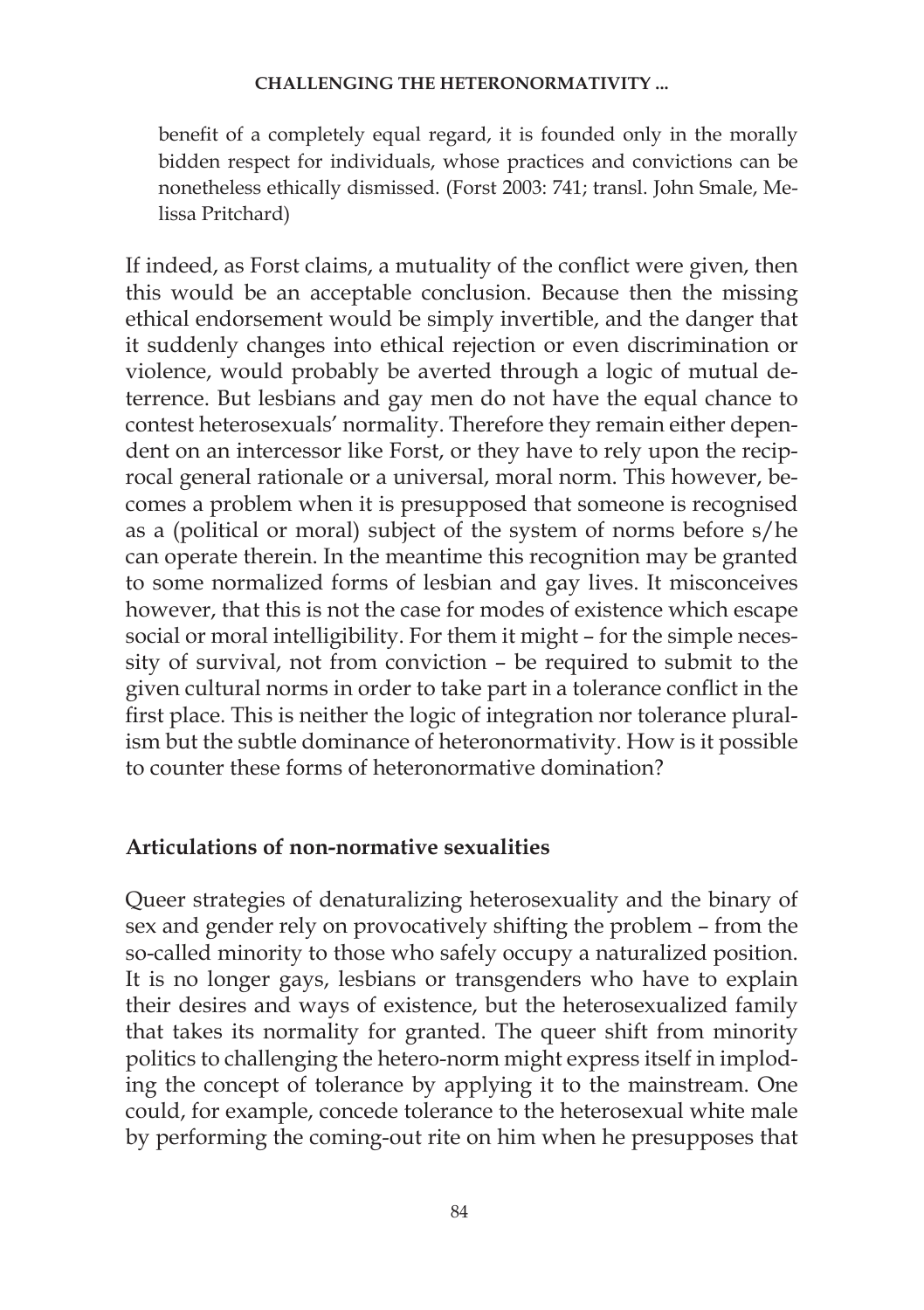to talk about 'his lover' automatically suggests a female partner. Or one could simply presuppose that he is gay: one could, without any hesitation, refer to his male partner and ask, for example, if they know who gave birth to their child or whether it was an anonymous adoption. This is an example of an intervention into the dominant field that challenges its naturalized normality. But to question the norm does not automatically mean that other voices gain space and alternative representations and social practices arise. Therefore I would now like to ask for articulations of non-normative sexualities, which cannot rely on words, images, and names provided by the dominant culture, who might not even be intelligible on the dominant screen, or who do not want to submit to the available codes.

When I ask for articulations of non-normative sexualities this implies an acknowledgment of conflict and struggle within the individual as well as within society. As soon as I do not speak exclusively from my own perspective – a problematic assumption in itself, as it is questionable whether there is something like 'my own' perspective and whether politics is not always about exceeding the limits of individuality – I have to face the difficulty of how I can speak for others without appropriating or othering them. This is not a new question (Spivak 1988). But it gains a new dimension when we agree that there are positions of unintelligibility, positions that are nevertheless inhabited (Butler 1993), and claim to participate in political struggles – the claim that motivates a queer movement. One answer to this problem is the conviction that there cannot be any representation other than selfrepresentation. This does not mean getting stuck in an individualistic perspective. Rather, I would argue that this voluntary self-restriction (to speak for oneself and to let others do the same) promotes a pluralistic view of the social and supports a corresponding politics.<sup>6</sup>

A strong plea for self-representation is issued by Jacob Hale, who in his essay "Consuming the Living, Dis(re)membering the Dead in the Butch / FTM Borderlands" (1998) reflects on the 'necessity of being named' and the mis-representations and erasures this produces in relation to transgender individuals – particularly when they live a gender ambiguous embodiment that cannot be covered by the given binary pronouns. He describes the various political and journalistic forms of violent appropriations and comes to the conclusion that the only adequate way is to listen carefully to and follow the self-representations of the individual. Concerning *Brandon Teena*, a young per-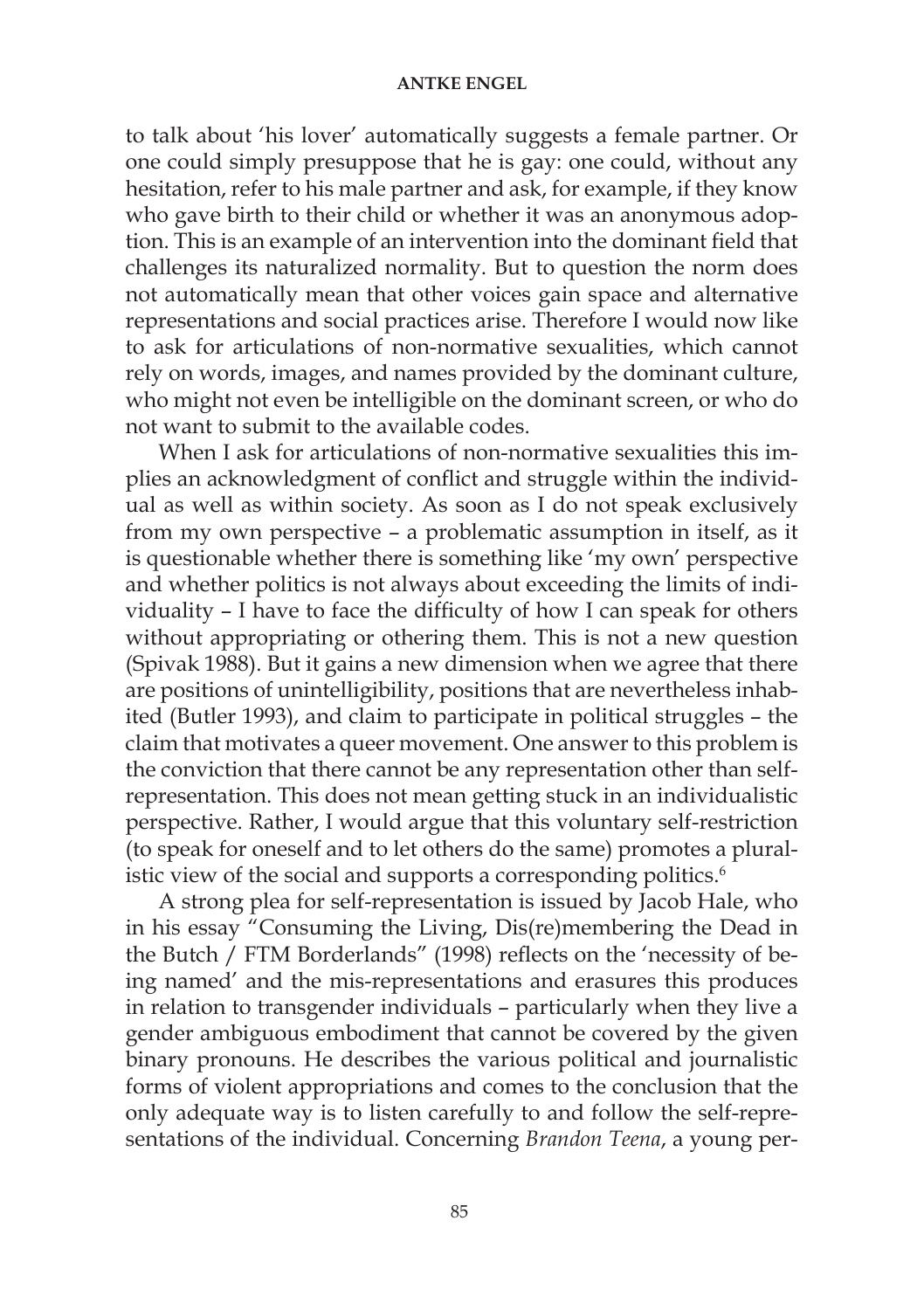son who was murdered because of his/her non-normative sex and gender performance he suggests the term 'border-zone dweller' in order to articulate a way of existence that is eradicated by the common media coverage:

In a necrophagic feeding frenzy, the living have sliced this corpse into at least five different pieces: cross-dresser, transvestite, transgender, transsexual, and butch lesbian. The living likewise bury any aspects of the embodied self this youth constructed that do not fit their own constructions. In so doing, the living refuse to acknowledge that this person was a border-zone dweller: someone whose embodied self existed in a netherworld constituted by the margins of multiple overlapping identity categories. Perhaps Brandon or Teena – or the same person by another chosen name – would have stayed in the borderlands; perhaps she or he would have sought and found a more solid categorical location and language with which to construct and speak that self. We simply do not know. To do more than speculate about this is to collude with the foreclosure of future self-constructions that was so abruptly enacted by murder. (Hale 1998: 318)

Hale's claim for self-constructions acknowledges the difficulties of this undertaking, but also insists that it is possible to speak of the complexity of lived ambiguities and inconsistencies. One is not condemned to speechlessness, even if one misses out on social intelligibility: One can even claim subject positions. This I would like to emphasize, because, though it is important to insist on the 'deadly' consequences of abjection, as Judith Butler does in *Bodies that Matter*, one also has to seek strategies that actively subvert these effects. This is why Hale underlines: "Our dislocatedness provides us with subject positions. This might sound paradoxical but it is not, for dislocatedness is not absolute absence of location." (ibid.: 336)

Hale insists that it is possible to speak quite specifically about the overlapping zones of social categories that constitute a borderzone dweller's subjectivity. So subject positions arise, but they need a 'new' language that transcends the dominant symbolic order. The problem is that: "Such lengthy, detailed specifications do not provide the discursive material for full occupancy of social existence, which at present requires more central, less multiple instantiations of social categories." (ibid.) Therefore, to struggle for (non-normative) self-rep-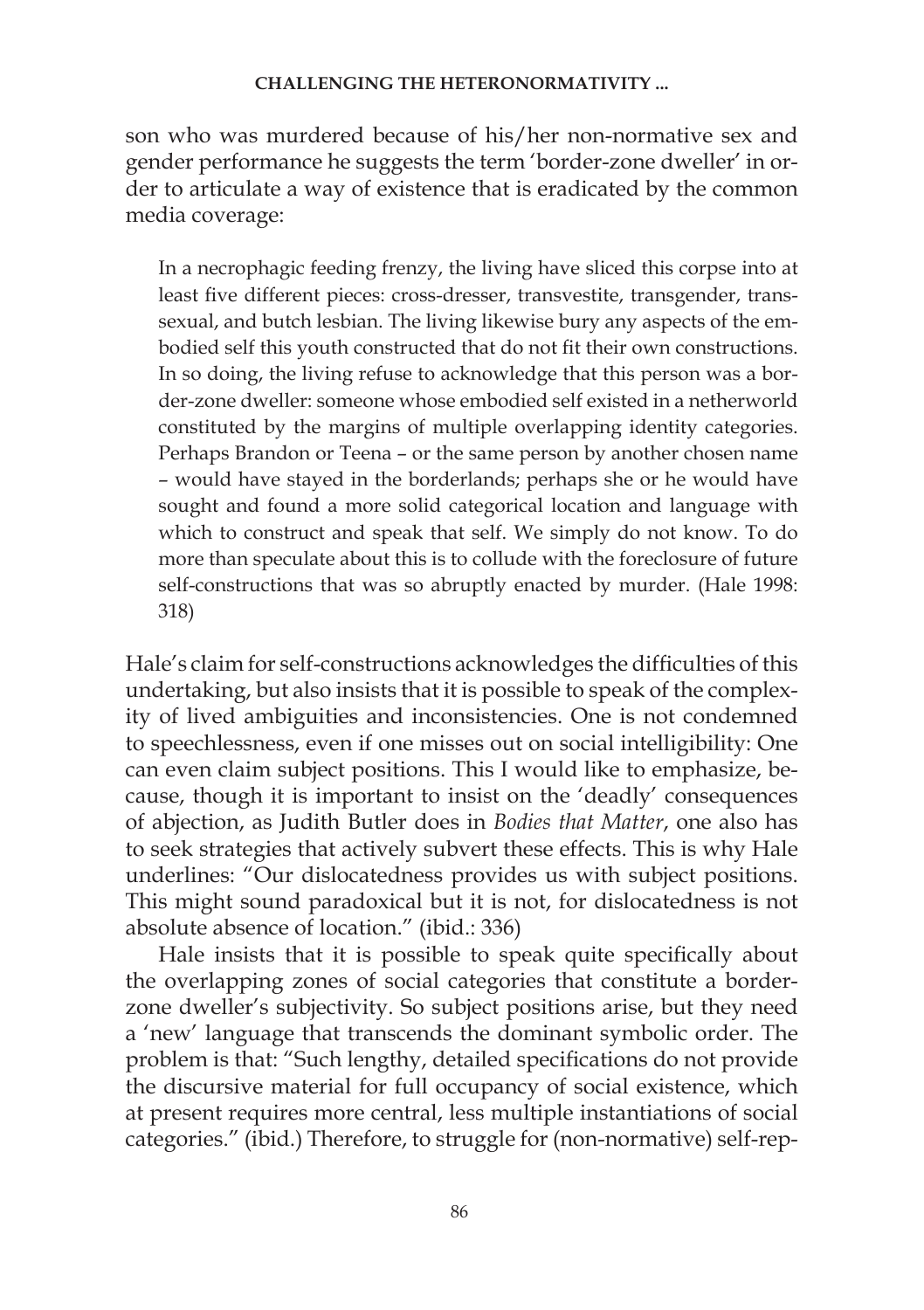resentations is one thing, the other would be to focus on the present regimes of categorizations and the way they are socio-culturally institutionalized and/or normalized.

From the perspective of a Black lesbian feminist who is sceptical about whether she should add another adjective, namely queer, to her self-description, Evelyn Hammonds writes:

But in overturning the 'politics of silence' the goal cannot merely be to be seen: visibility in and of itself does not erase a history of silence nor does it challenge the structure of power and domination, symbolic and material, that determines what can and cannot be seen. The goal should be to develop a 'politics of articulation.' This politics would build on the interrogation of what makes it possible for black women to speak and act. (Hammonds 1997: 152)

So Hammonds focuses on public discourses and practices that define and regulate visibilities and invisibilities, participation and exclusion. It is her demand for a politics of articulation I would like to take up. I will do that by referring to and explaining the concept of articulation as it is used by Ernesto Laclau and Chantal Mouffe in their 1985 classic *Hegemony and Socialist Strategy*.

## **Re-articulations of the Political: Agonistic Pluralism**

Articulation, according to Laclau/Mouffe, does not mean expression, which would imply that there is something given, an authentic being, an inner truth, a political belief – seen as stable entities independent of their context and conditions of emergence. 'Articulation' takes into account that there is no self-same identity, or rather that the process of articulation itself is productive and constitutes the identities it claims to express. Seen like this the concept of articulation is qua definitionen connected to transformation: "In the context of this discussion we will call *articulation* any practice establishing a relation among elements such that their identity is modified as a result of articulatory practice" (Laclau/Mouffe 1985: 105). Articulations take place within a discursive formation that is simultaneously constituted by those articulatory practices. But it is important to note that for Laclau/Mouffe there is no dichotomy of discourse and materiality. Rather, within discourse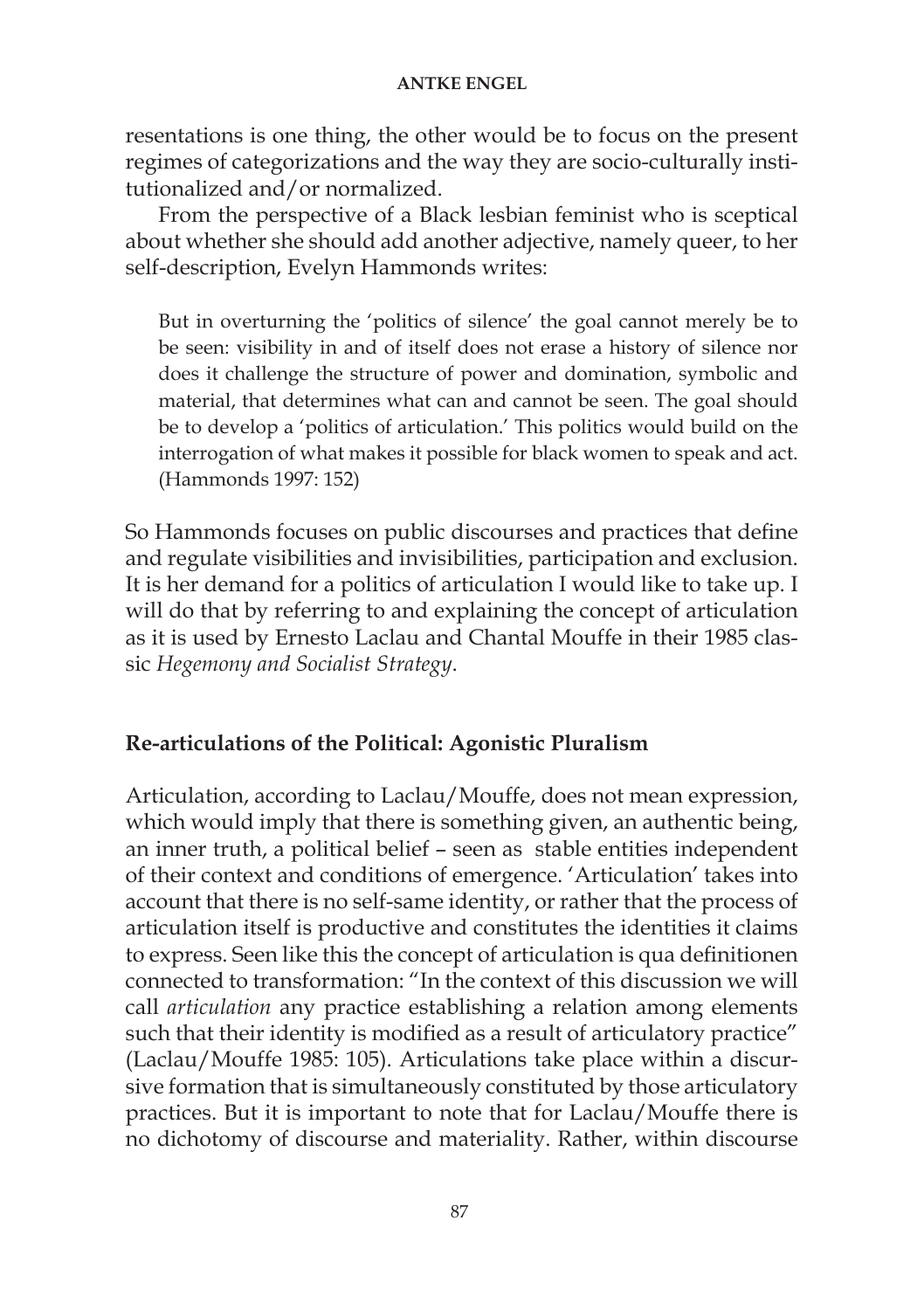there are discursive and non-discursive practices, 'elements' that are not discursively articulated, and that turn into 'moments' once they are. To change the discursive formation implies changing its materiality. Therefore a practice of articulation must "...pierce the entire material density of the multifarious institutions, rituals, and practices through which a discursive formation is structured" (109). Articulations, from this point of view, can neither be reduced to a linguistic nor to an individual practice, but it always refers to social changes and political struggles.

Additionally, for Laclau/Mouffe there are no privileged political agents. Referring to the *New Social Movements* of Western societies in the 1980s they recognize a plurality of different struggles which have a right of their own, but for Laclau/Mouffe still share the similarity of politicizing social fields that have formerly been privatized. They emphasize, though, that not every kind of resistance against a relation of power or subordinations becomes political (153). 'Subordination' would be any relation where an agent is subjected to the decisions of another. Only when those relations of subordination are 'negated' and turned into sites of antagonism, is the relation politicized into a 'relation of oppression'. From this point of view we can criticize tolerance pluralism, because it impedes the translation of a relation of subordination into a relation of oppression. Therefore, from Laclau/ Mouffe's point of view, social antagonisms are a positive sign of a society whose relations of domination are not fixed but a matter of ongoing conflict and reworking. In this context Laclau/Mouffe ask how resistance translates into collective struggles. They propose: "what allows resistance to assume the character of collective struggles is the existence of an external discourse which impedes the stabilization of subordination as difference" (159). This is exactly what brings us back to our original question of how the aporia of difference translates into politics. While on the one hand subordinations have to be politicized first before they can be contested, on the other hand one has to take care not to reproduce normative classifications in these processes of politicization. What kind of 'external discourse' might subvert identitarian constructs? Can self-representations be understood as articulations rather than associating some kind of authenticity? Can we hold "the name open as a site of hegemonic articulation" (Butler/Laclau 2004: 341)?

I would like to suggest that one of these 'external discourses' could be Drucilla Cornell's declaration of an imaginary domain (Cornell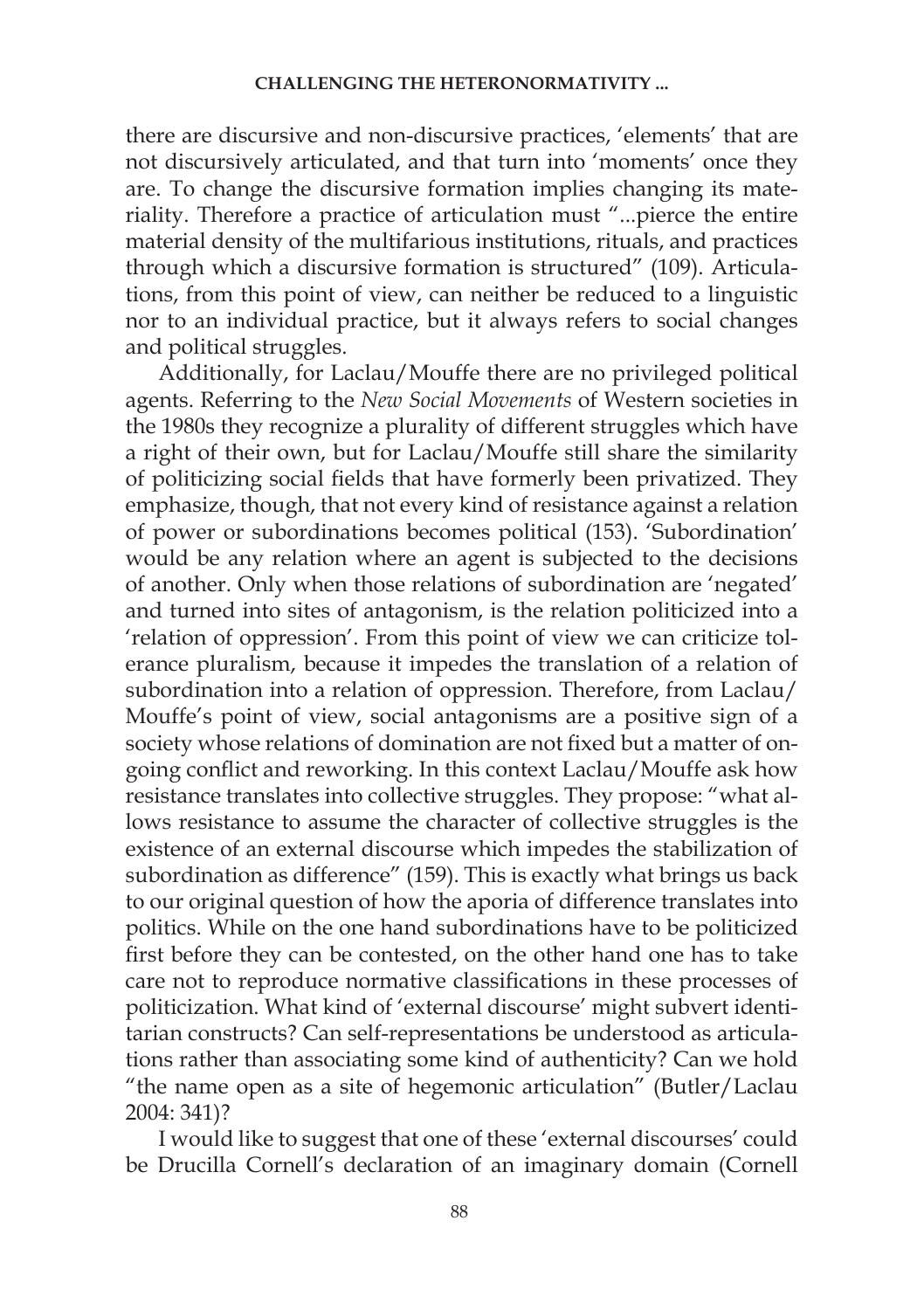1998) that supports a person in creating a self-representation of her 'sexuate being' – which, if we do not want to naturalize sex and sexuality, has to be seen as a product of social and psychic activity. Cornell insists on distinguishing the imaginary domain as a 'sanctuary of personality' from liberal claims to privacy which function according to the principle of 'being-left-alone by the state.' This principle, Cornell emphasizes, frequently legitimizes relations of domination and violence in the private sphere and does not adequately protect the right to live one's sexuate being (40). So for Cornell there is a responsibility of the state to provide the conditions of freedom, but at the same time it has to be radically abstinent from promoting or judging any concrete forms of sexuate being. From this perspective it violates the sanctuary of the imaginary domain of those deciding for another form of life, if the state privileges heterosexual, monogamous marriage (39). On the contrary, the state has the responsibility to provide fair chances for anyone to develop her or his forms:

Simply demanding that the state leaves us alone inadequately protects what is at stake in the right to self-represent one's own sexuate being. First and foremost, the right to self-represent one's own sexuate being cannot meaningfully separate speech from action, expression from actualization. [It; ae] involves not only representing oneself in and through a sexual personae but setting forth a life that expresses one's moral and affective orientation in matters of sex and family (40).

It is important to note that this self-representation – even if Cornell uses formulations like 'a sexuate being that is truly ours' (65) – does not become a self-same identity. On the contrary, self-representation can be seen as a "process by which the differential nature of all identity is at the same time asserted and subverted" (Butler/Laclau 2004: 334), and it can, as I would like to suggest, provoke politicization and turn antagonistic. Cornell gives us the example of conflicts over the participation of lesbians and gays at St Patrick's Day Parades in various US-American cities: We find an open clash between those who see a contradiction between Irishness and Gayness and those who understand their Irishness as a call to fight domination. In contrast to Forst Cornell underlines the unequal power relations in this struggle when she characterizes the difference between those two groups as follows: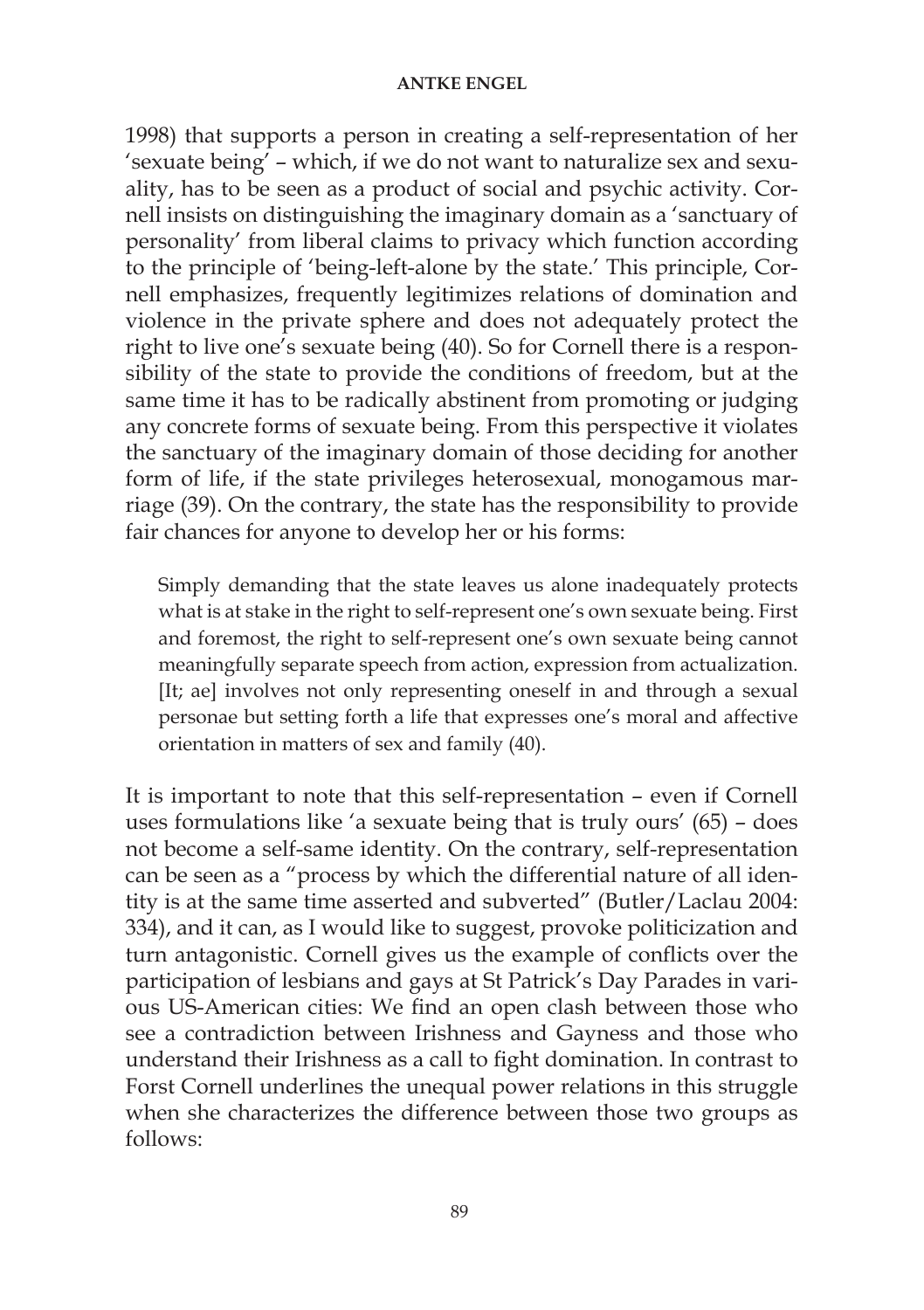"A homophobic Irishman may be deeply offended by having to march in a parade with gays and lesbians. But he is not degraded. He is allowed to be openly straight and Irish" (61). Here Cornell is referring to a principle called 'degradation prohibition'. It impedes the idea that the liberal principle of free expression of anyone's sexuate being leads to indifference or relativism, since it acknowledges power differences between social positions. But this attention to power differences does not lead Cornell to the conclusion of state intervention, since this would reproduce the advocatory power of the dominant position. Rather, she suggests: "The conflict should be left to the street ..." (ibid.). She does not explain this any further, but referring to Laclau/Mouffe it could be argued that to leave the conflict to the street allows antagonism to arise, while to take it to the court or to call for a law would hinder the politicization of the relation of subordination.

Laclau/Mouffe's theory of hegemony suggests that once a relation of subordination has been politicized and turned into an antagonism, collective struggles emerge over discourses and their power to define social practices. To accept the plurality of those struggles fragments society into diverse social spaces, which are neither stable entities nor pacified into some kind of imaginary consensus, but consist of permanent challenges. This is what Chantal Mouffe sees as a precondition of radical democracy. She promotes the model of 'agonistic pluralism', which acknowledges that the social is constituted by relations of power and that we will never be able to eradicate them. Still, she finds it necessary to develop forms of power struggle more compatible with democratic values. Therefore she proposes to accept that in politics there is always a distinction of 'us' and 'them', but that we construct 'them' not as an 'enemy' to be destroyed, but as an 'adversary': "somebody whose ideas we combat but whose rights to defend those ideas we do not put into question" (Mouffe 2000a: 15). Mouffe invites us to understand political struggle not as something to be overcome, but as the promise that an ineradicable pluralism of values can actually be lived once we accept the social as a field of conflict and develop forms to institutionalize a never-ending openness of social identities and power struggles: "Breaking with the symbolic representation of society as an organic body […] a democratic society acknowledges the pluralism of values […] and the unavoidable conflicts that it entails" (16).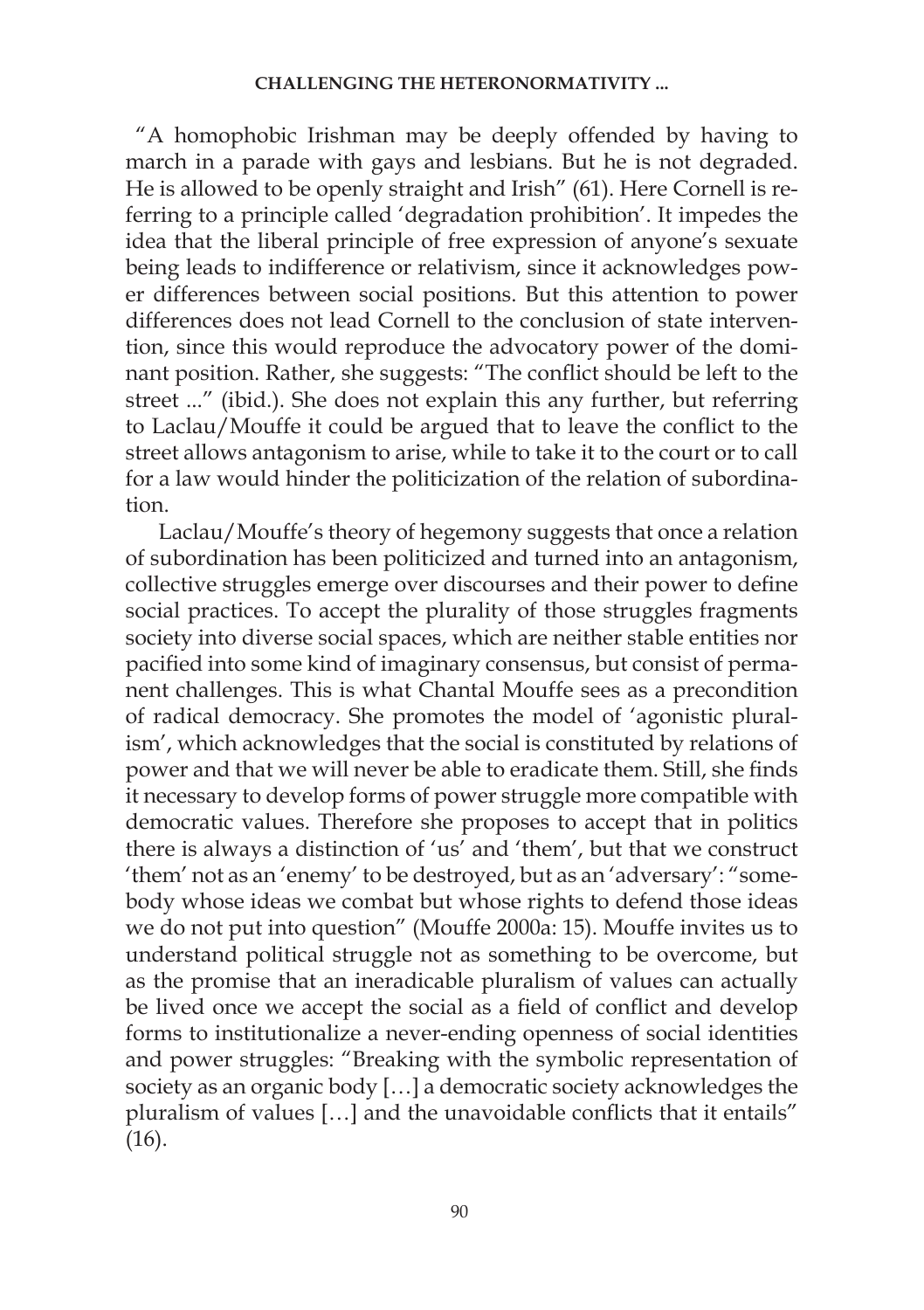Anna Marie Smith (1994), Didi Herman (1994), and Angela Wilson (1997) are early approaches that translate Laclau/Mouffe's theory of hegemony into the field of queer politics and explain its usefulness concerning a queer critique of lesbian and gay single issue and minority politics. Nonetheless, the problematic of all these approaches, who support diversity and 'multi-subjectivities' (Wilson) is that in the end they stick to the idea that self-representation consists of articulating and rearticulating identities: "It enables us to continually challenge the voice, or voices, that claim to represent 'the community.' But it is in the proclamation of identities that voices of difference are heard" (Wilson 1997: 107). This, I would criticize, side-steps the aporia of difference and avoids the challenge of developing new forms of articulating differences, which do not rely on the principle of identity. But exactly this is necessary, if we do want to expand politics and socio-cultural agency to those who are not seen as subjects or political subjects, who lack intelligibility according to the symbolic order, or who cannot or do not articulate themselves according to the rules of the occidental political. This is where I am heading, when I ask for self-representations of non-normative subjectivities. This is also what I am suggesting with the strategy of equivocation as a moment of a queer politics of representation that does not rely on the principle of identity as the only option of articulating difference.7 Elspeth Probyn (1996) with her idea of 'outside belongings' and desires travelling in images on social surfaces subverts the concept of identity while simultaneously proliferating possibilities of articulation.<sup>8</sup> And Lisa Bower (1997) with her plea for a politics of direct address rather than official recognition asks, quoting Lisa Duggan: "Can sexual differences, understood 'not in terms of naturalized identities but as a form of dissent … as a constellation of non-conforming practices, expressions and beliefs' (Duggan 1994:1) create a renewal of political practice" (108)? These approaches refer to a queer politics that does not ask for tolerance or recognition, nor wait for an allocation, but takes its share and claims the ability to define public representations as well as to invent social practices. It proves to be competent in political agency even under conditions of exclusion and social inequality, since it makes use of conflict and confrontation as productive moments of social transformation.

In his latest book *On Populist Reason* Laclau works on exactly this idea of expanding the field of the politcal by focusing on social het-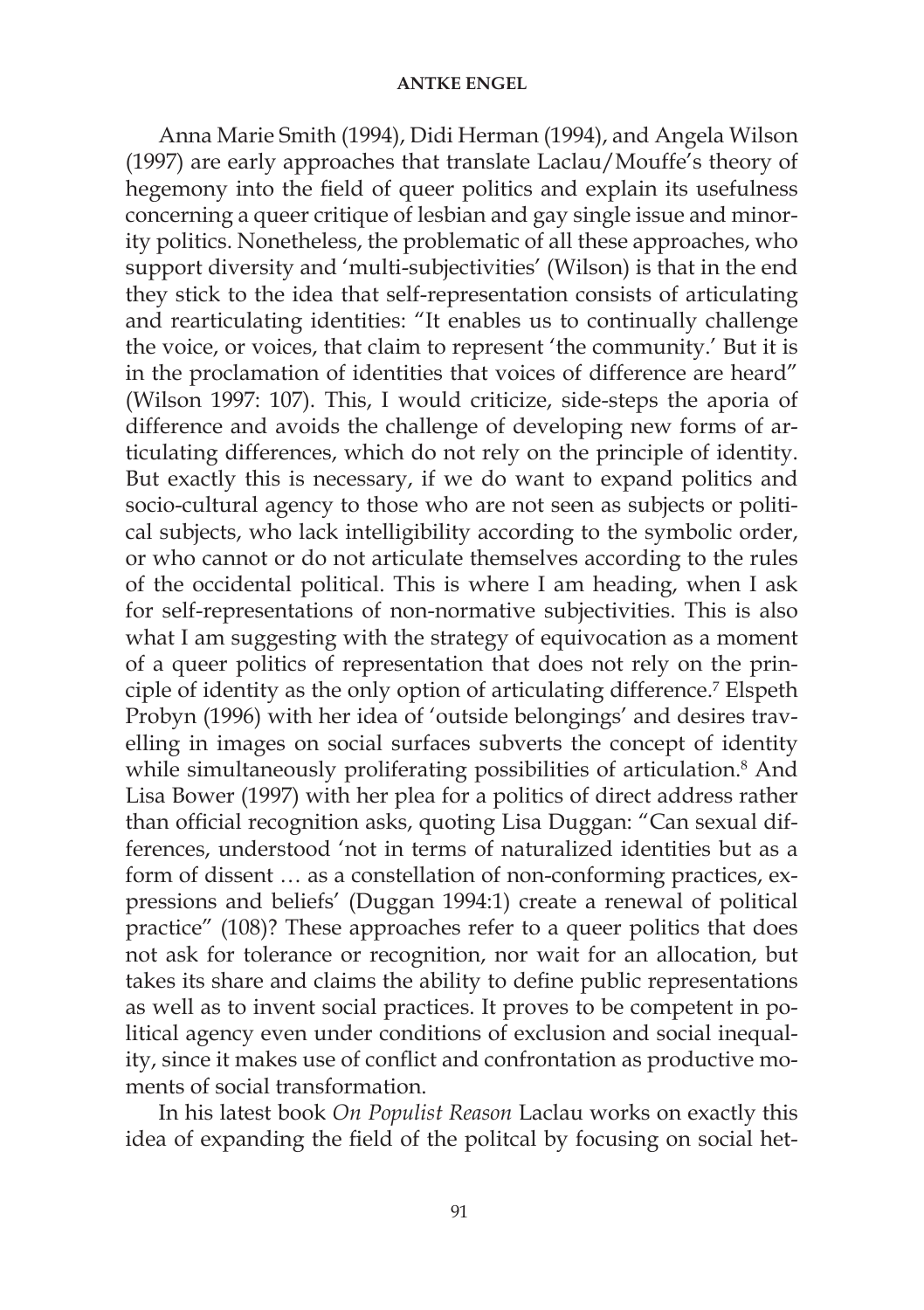erogeneity (2005, 129ff.). Social heterogeneity consists precisely not of differences that share a common discursive field even if they are opposed in antagonistic relations. It also does not signify the particularities not taken into account when a chain of equivalence is formed. Heterogeneity points to what is – under the given historical circumstances – outside of representation, which is, as Butler would say, not intelligible in the given symbolic order, but which, and that is the decisive point in Laclau, not only inhabits social space but has to be acknowledged as a political force. Laclau's provocative thesis is that the antagonistic field itself does not hold any potential of resistance; resistance depends on the heterogeneity of the social: "This can only mean that the points of resistance to the antagonizing force are always being external to it" (Laclau 2005: 150). Hegemonic domination can take two different forms: Either an opposition stabilizes itself (e.g., a complementary social gender arrangement) or a hegemonic consensus evolves (e.g., gender is ideologically dismissed as a relevant category of social hierarchization). But in order to politically challenge the discursive field that founds the hegemonic arrangement it needs an impulse that is not already part of the arrangement. While in *Hegemony and Socialist Strategy* this was an 'external discourse' now Laclau suggests working on the idea that nothing is entirely inside or outside of representation. If we accept that what is outside of representation can very well become effective within representation, this implies the "widening of discursive-strategic operations" (153). Rather than depending on a logic of inclusion, which restricts political articulations to those who are already accepted as political subjects and submitted to the discursive rules of the hegemonic field, Laclau proposes challenging the field of the political by no longer negating the political agency evolving from social heterogeneity.

Laclau's considerations tie in very well with queer politics that support articulations of difference that are not restricted to but rather subverting the dominant socio-symbolic order. It offers a view that can understand these queer politics of representation as profoundly political without assimilating it into given understandings of the political. Laclau's proposal might be a radicalized Hegelian version of recognition by simply expanding the mutual dependencies. But beyond this it disqualifies any gesture of tolerance and integration – even those who invite conflicts in order to widen their integrative reach – by pointing out its depoliticizing effects. So let us understand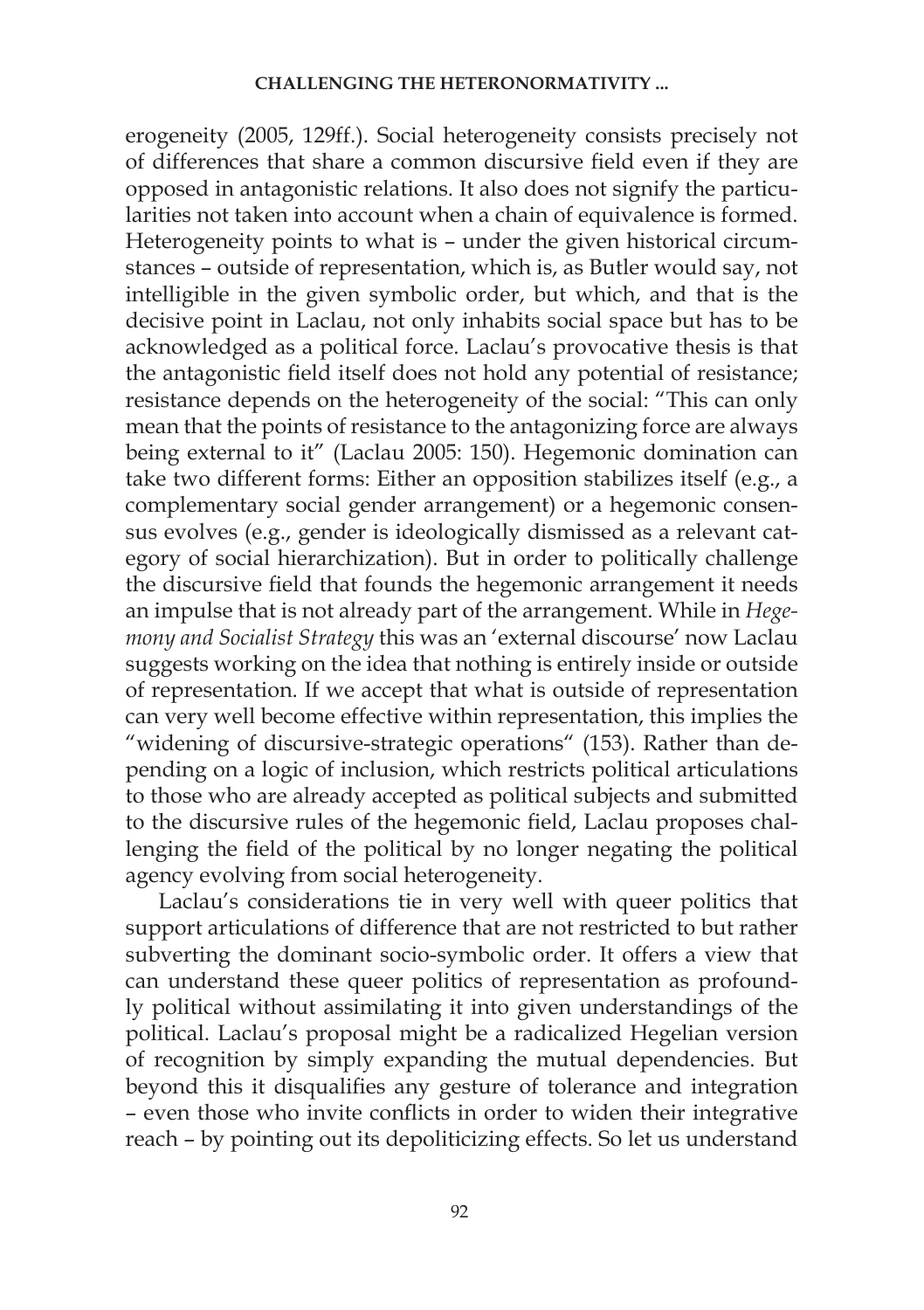agonistic pluralism as a perspective that invites social heterogeneity into the field of the political, and be optimistic that it is possible to create conditions under which this invitation can be taken up and turned into power struggles whose contingency is not foreclosed by regimes of privileges, domination and violence.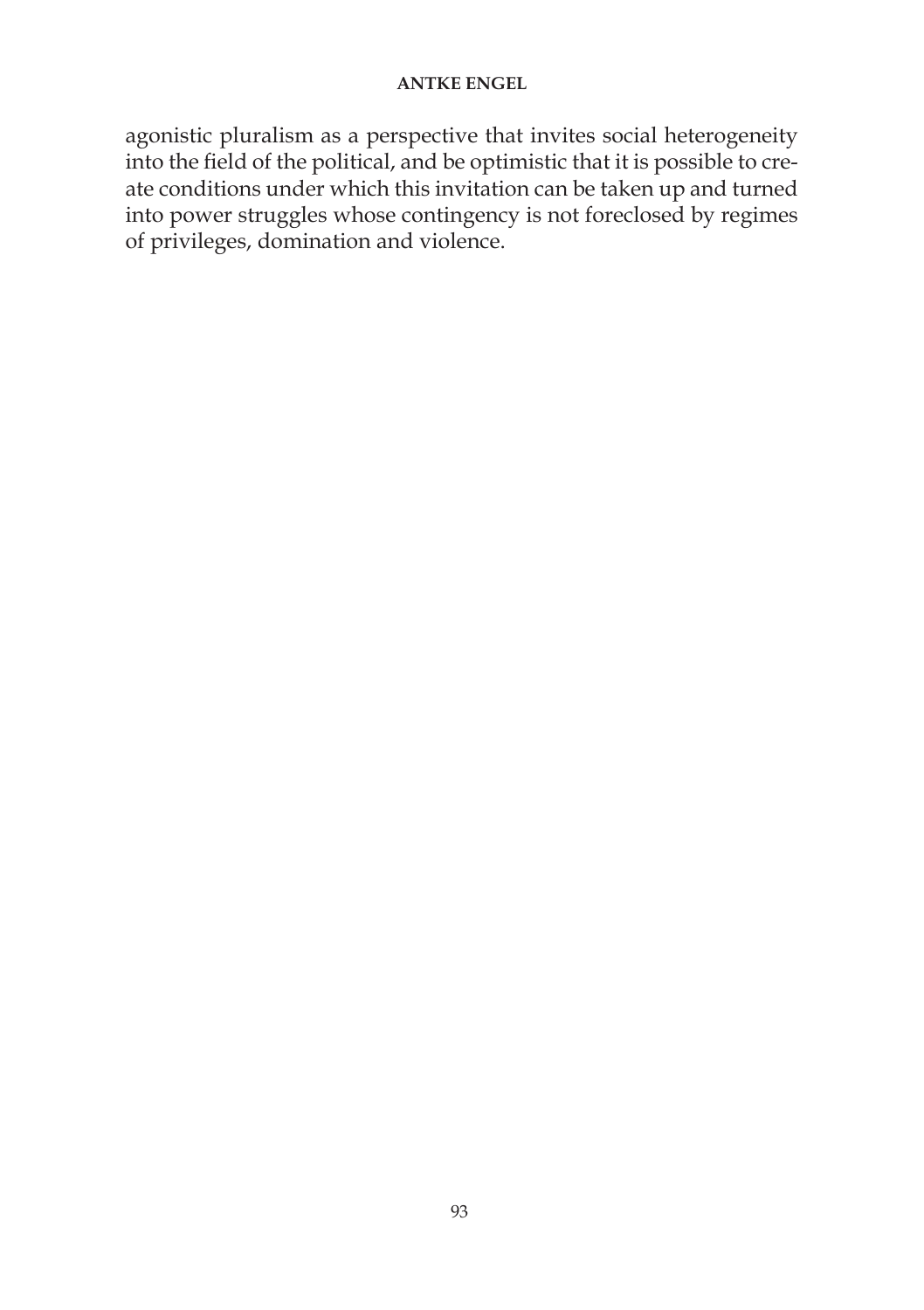#### **NOTES**

**1.** This essay is the revised version of a paper presented at the 11th Symposium of the International Association of Women Philosophers (Internationalen Assoziation von Philosophinnen) IAPh Symposium "Human Good - Dignity, Equality and Diversity" in Göteborg, 17-19 June, 2004. I would like to thank the participants of the discussion for their inspiring questions, Melissa Pritchard for proof-reading and solving tricky translation problems, and the two anonymous reviewers for their helpful comments that inspired a critical revision of the text.

**2.** In Engel (2002) I outline my critique of the notion of identity as follows: The principle of identity or self-sameness  $(A=A)$  is a logical figure underlying the binary concept of difference. Binary logic is a specific, and by no means the only, way of understanding difference, namely: One term is declared the defining centre, the universal (call it: "the phallus", "the hetero-norm", ...) , so that difference can only be thought of in relation to the defining centre, as "deviant from" or as "other". There is only A or non-A (Jay 1981). So, within a binary logic the principle of identity is used to set up a hierarchy; categorization and hierarchization function together neatly (Engel 2002, 101ff.). In socio-cultural contexts the logical figure of identity is installed as a norm that functions as a demand for coherence. It only comes into being performatively and is bound to fail due to its very need of reiteration (Butler 1993; Butler/Laclau 2004, 342). If I use the term identity I refer to the logical figure or the idealizing norm, while assuming that in social life identities are always complex, internally contradictory, and fragmented.

**3.** Interestingly, even Rainer Forst, who with his concept of "tolerance in conflict" (2003) proves to be an advocate of pluralist societies and is prepared to regard their immanent conflicting nature as productive, sticks to the presumably consensual norm of social integration. Thus the leading figure of unity and the rules for dealing with conflicts are presented as unquestionable. They are to be accepted by all - without the merest chance of the many to contribute to the design of the underlying value ranges.

**4.** In "Wounded Attachments" Brown (1995) problematizes that "identity's desire for recognition" (55) binds identity, even in its politicized version, to its genealogy of suffering and victim position.

**5.** See Pelligrini (2002), Wagenknecht (2003), Woltersdorff (2004) for lesbians and gays being interpellated into the avantgarde subject position of incarnating the idealized neo-liberal subjetivities – self-reliant, flexible, malleable, individualistic. Ha (2006) makes a similar argument concerning the appropriation of migrant cultures.

**6.** Pulkkinen (2000) calls this "the politics of names" (172ff.) For her this is a specific form of identity politics, since she does not understand identity as a restrictive, normative concept, but as a contingent product of historical and individual contexts and power relations, and thus an alternative to the transcendental notion of the modern per-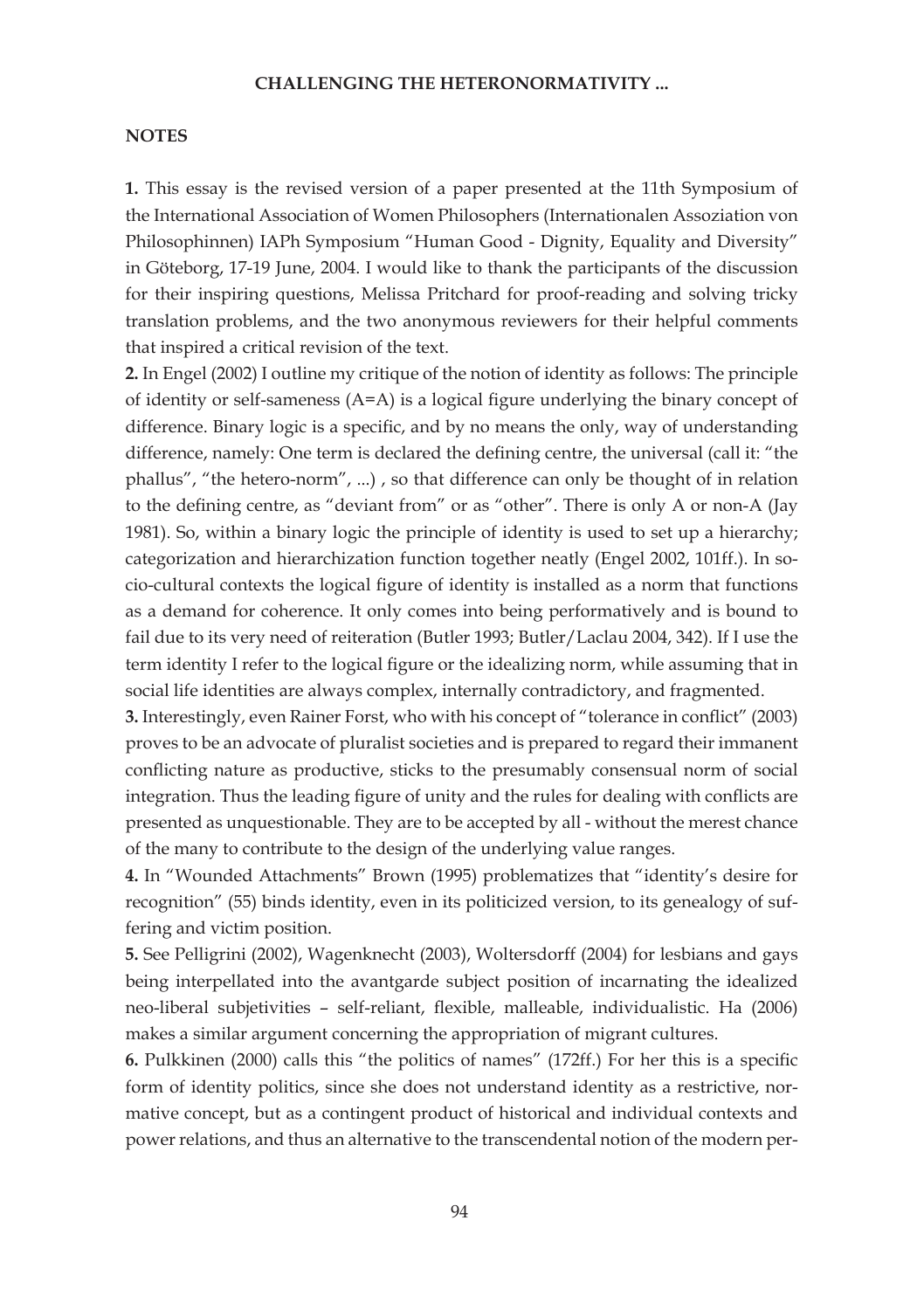son. This makes her ask: "What is an identity politics that is not based on the conception of identity as either inborn or chosen, identity not as an universal characteristics, but as something relevant here and now, something formed as a political entity against the hegemonic power?" (173) While I am sceptical of her use of the concept of identity, I think in answering her own question she indeed takes up the challenge presented by the aporia of difference: "This kind of identity politics is concerned with difference and the right of different people to live different lives. It is the politics of assigning the different positions names and in this way granting them a socially recognized existence. I refer to this as 'the politics of names' (173).

**7.** The strategy of equivocation (*VerUneindeutigung*; Engel 2002) is set up as an alternative to dissolving or proliferating gender categories. It aims at deconstructing contexts that are organized by a normative ideal or a restrictive law, e.g., the rigidly binary, heteronormative gender orders. Relying on the poststructuralist understanding of representation as a production of meaning and a construction of reality it works through intervening in the principle of identity: It renders ambiguously where a single truth is claimed, it subverts where a clear line is drawn and an entity is stabilized. It favours representations and practices that materialize the processes of the construction and the conditions of power at work in these processes. Equivocation is not a descriptive category that claims a given ambiguity or plurality of genders and desires, nor does it install ambiguity as a new ideal, but it is a conceptual category that takes up and draws consequences from a critique of identity by pointing out that representations cannot be pinned down to a single meaning, and by inviting a process of permanent reconsideration of the specific 'normalities' that form a social context.

**8.** Since Probyn does not explicitly consider political articulations in Engel (2006b) I suggest ways to apply her ideas for the critique of relations of power and domination, including institutionalized formats like the public, citizenship and state politics.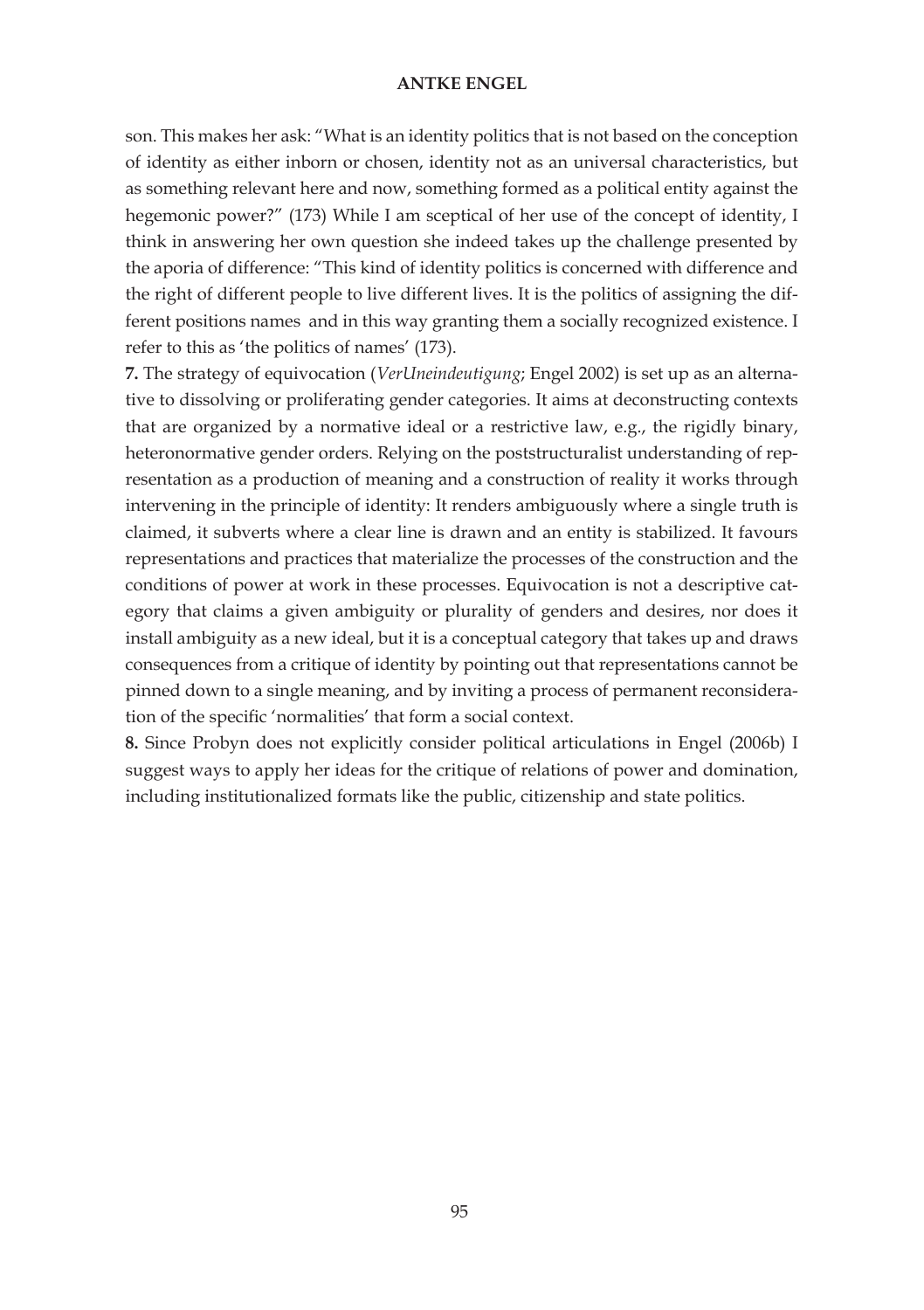#### **REFERENCES**

**Berlant**, Lauren/Freeman, Elizabeth (1993): Queer Nationality. In: Warner, Michael (ed.): *Fear of a Queer Planet: Queer Politics and Social Theory*. Minneapolis/London: 193- 229.

**Bower**, Lisa (1997): Queer Problems/Straight Solutions: The Limits of a Politics of "Official Recognition". In: Phelan, Shane (ed.): *Playing with Fire. Queer Politics, Queer Theories*. New York: Routledge: 267-291.

**Brown**, Wendy (1995): Wounded Attachments. In: Brown: *State of Injury*, Princeton, New Jersey: Princeton UP: 52-76.

**Brown**, Wendy (2004): Tolerance as/in Civilizational Discourse. *Redescriptions. Yearbook of Political Thought and Conceptual History,* vol 8: 52-84.

**Butler**, Judith (1993): *Bodies that Matter. On the Discursive Limits of "Sex"*. New York/ London: Routledge.

**Butler**, Judith (2004a): *Undoing Gender*. London/New York: Routledge.

**Butler**, Judith (2004b): *Precarious Life. The Powers of Mourning and Violence*. London/ New York: Verso.

**Butler**, Judith/Laclau, Ernesto (2004): The Uses of Equality. In: Critchley, Simon/ Marchart, Oliver (eds.): *Laclau. A Critical Reader*. London/New York: Routledge: 329- 344.

**Cornell**, Drucilla (1998): *At the Heart of Freedom. Feminism, Sex, and Equality*. Princeton, New Jersey: Princeton UP.

**Duggan**, Lisa (1994): Queering the State. *Social Text* vol 39, no 1: 1-14.

**Engel**, Antke (2002): *Wider die Eindeutigkeit. Sexualität und Geschlecht im Fokus Queerer Politik der Repräsentation*. Frankfurt/M.: Campus.

**Engel**, Antke (2006a): A Queer Politics of Representation: Exploring the Intersections of Sexuality and Economy. *framework: the finnish art review*, no 5: 18-22.

**Engel**, Antke (2006b): Traveling Images. Desire as Movement. Desire as Method. In: Basiuk, Tomasz/Ferens, Dominika/Sikora, Tomasz (eds.): *Out Here: Local and International Perspectives in Queer Studies*. Cambridge: Cambridge Scholars Press: 13-24.

**Engel**, Antke (2007): No Sex, No Crime, No Shame. Privatized Care and the Seduction into Responsibility. *Nora. Nordic Journal of Women's Studies*, vol 15, no 3 (forthcoming).

**Fraser**, Nancy/Honneth, Axel (2003): *Recognition or Redistribution. A Philosophical Exchange*. London: Verso.

**Forst**, Rainer (2003): Toleranz im Konflikt. Geschichte, Gehalt und Gegenwart eines umstrittenen Begriffs. Frankfurt/M.: Suhrkamp.

**Ha**, Kien Nghi (2006): Crossing the Border? Hybridity as Late-Capitalistic Logic of Cultural Translation and National Modernisation. http://eipcp.net/transversal/1206/ ha/en (accessed 10-06-2007).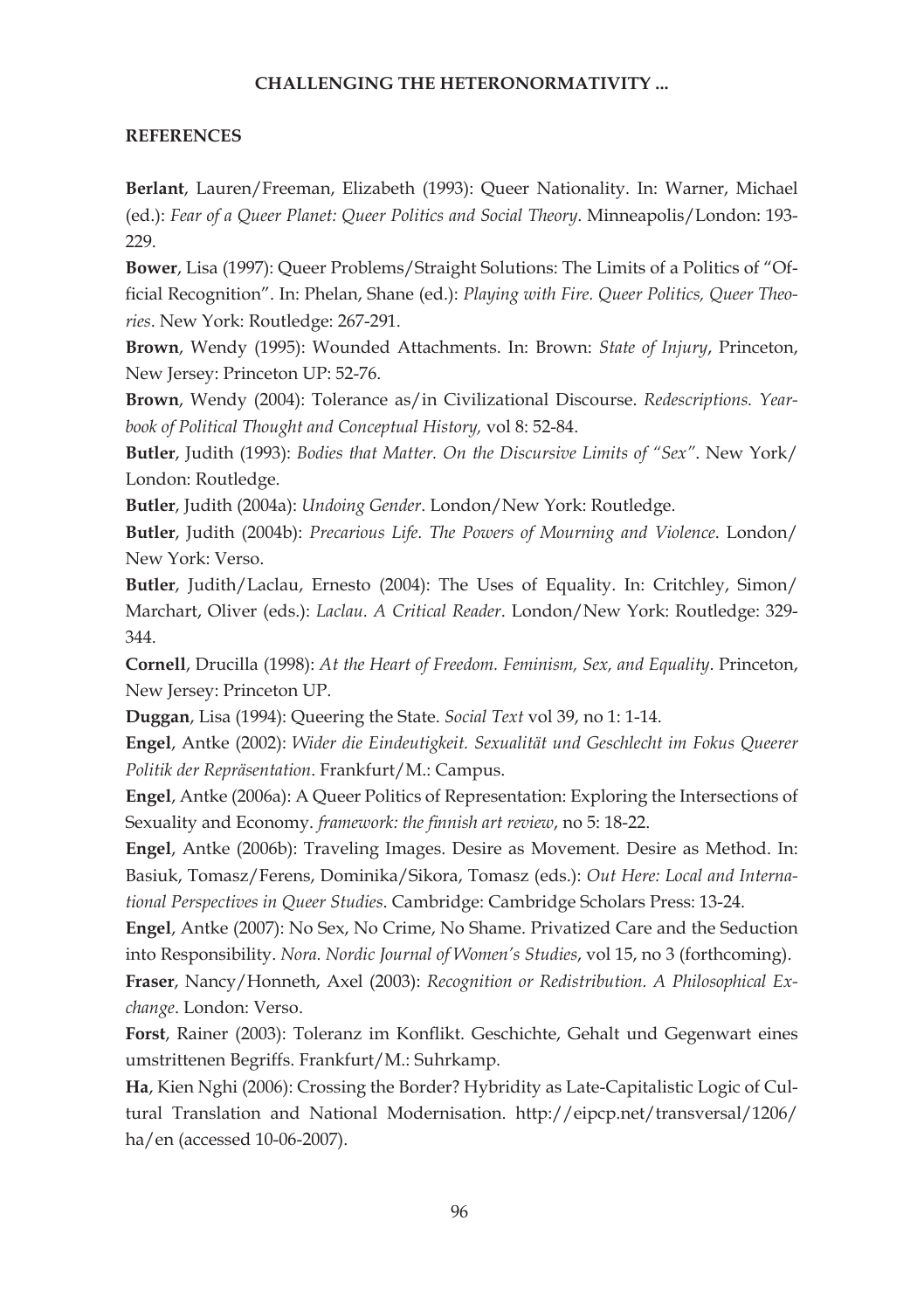**Hale**, Jacob (1998): Consuming the Living, Dis(re)membering the Dead in the Butch/ ftm borderlands. GLQ vol 4, no 2: 311-348.

**Hammonds**, Evelyn (1997): Black (W)holes and the Geometry of Black Female Sexuality. In: Weed, Elizabeth / Shor, Naomi (eds.): *Feminism Meets Queer Theory*. Bloomington: Indiana UP: 136-156.

**Hennessy**, Rosemary (2000): *Profit and Pleasure. Sexual Identities in Late Capitalism*. New York/London: Routledge.

**Jain**, Anil K (2003): Differenzen der Differenz. Umbrüche in der Landschaft der Alterität. In: Steyerl, Hito/Gutiérrez Rodríguez, Encarnación (eds.): *Spricht die Subalterne Deutsch? Migration und Postkoloniale Kritik*. Münster: Unrast: 259-269.

**Jay**, Nancy (1981): Gender and Dichotomy. *Feminist Studies*, 7,1: 38-56.

**Laclau**, Ernesto/Mouffe, Chantal (1985): *Hegemony and Socialist Strategy. Towards a Radical Democratic Politics*. Trans. Winston Moore and Paul Cammack. London: Verso.

**Laclau**, Ernesto (2005): *On Populist Reason*, London/New York: Verso.

**Mouffe**, Chantal (2000a): *Deliberative Democracy or Agonistic Pluralism*. Wien: Institut für Höhere Studien.

**Mouffe**, Chantal (2000b): *The Democratic Paradox*. London: Verso.

**Pellegrini**, Ann (2002): Consuming Lifestyle: Commodity, Capitalism, and Transformations in Gay Identity. In: Cruz-Malavé, Arnaldo / Manalasan IV, Martin F. (Ed): *Queer Globalizations. Citizenship and the Afterlife of Colonialism*. New York: New York UP: 134-145.

**Phillips**, Anne (1999): The Politicisation of Difference. In: Horton, John/Mendus, Susan (eds.): *Toleration, Identity and Difference*. Houndsmill/London: McMillan: 126-145.

**Probyn**, Elspeth (1996): *Outside Belongings*. London/New York: Routledge.

**Pulkkinen**, Tuija (2000): *The Postmodern and Political Agency*. Jyväskylä: Sophi [1996].

**Wagenknecht**, Peter (2003): "Always be yourself!" Männlichkeit, Klassenposition und Normative Heterosexualität in der Formierung von Subjektivität. In: Guttiérez Rodríguez, Encarnación/Pieper, Marianne (eds.) *Gouvernementalität. Eine sozialwissenschaftliche Debatte im Anschluss an Foucault*. Frankfurt/M.: Campus: 196-223.

**Smith**, Anna Maria (1994): Hegemony Trouble: The Political Theories of Ernesto Laclau, Chantal Mouffe and Judith Butler. In: Weeks, Jeffrey (ed.) *The Lesser Evil and the Greater Good: The Theory and Politics of Social Diversity*. London: Rivers Oram Press: 235-252.

**Spivak**, Gayatri Chakravorty (1988): Can the Subaltern Speak? In: Nelson, Cary/Grossberg, Lawrence (eds.): *Marxism and the Interpretation of Culture*. Urbana: Illinois UP: 271- 313.

**Warner**, Michael (ed.) (1993): *Fear of a Queer Planet: Queer Politics and Social Theory*. Minneapolis/London: Minnesota UP.

**Warner**, Michael (1999): *The Trouble With Normal. Sex, Politics, and the Ethics of Queer Life*. Cambridge, Massachusetts: Harvard UP.